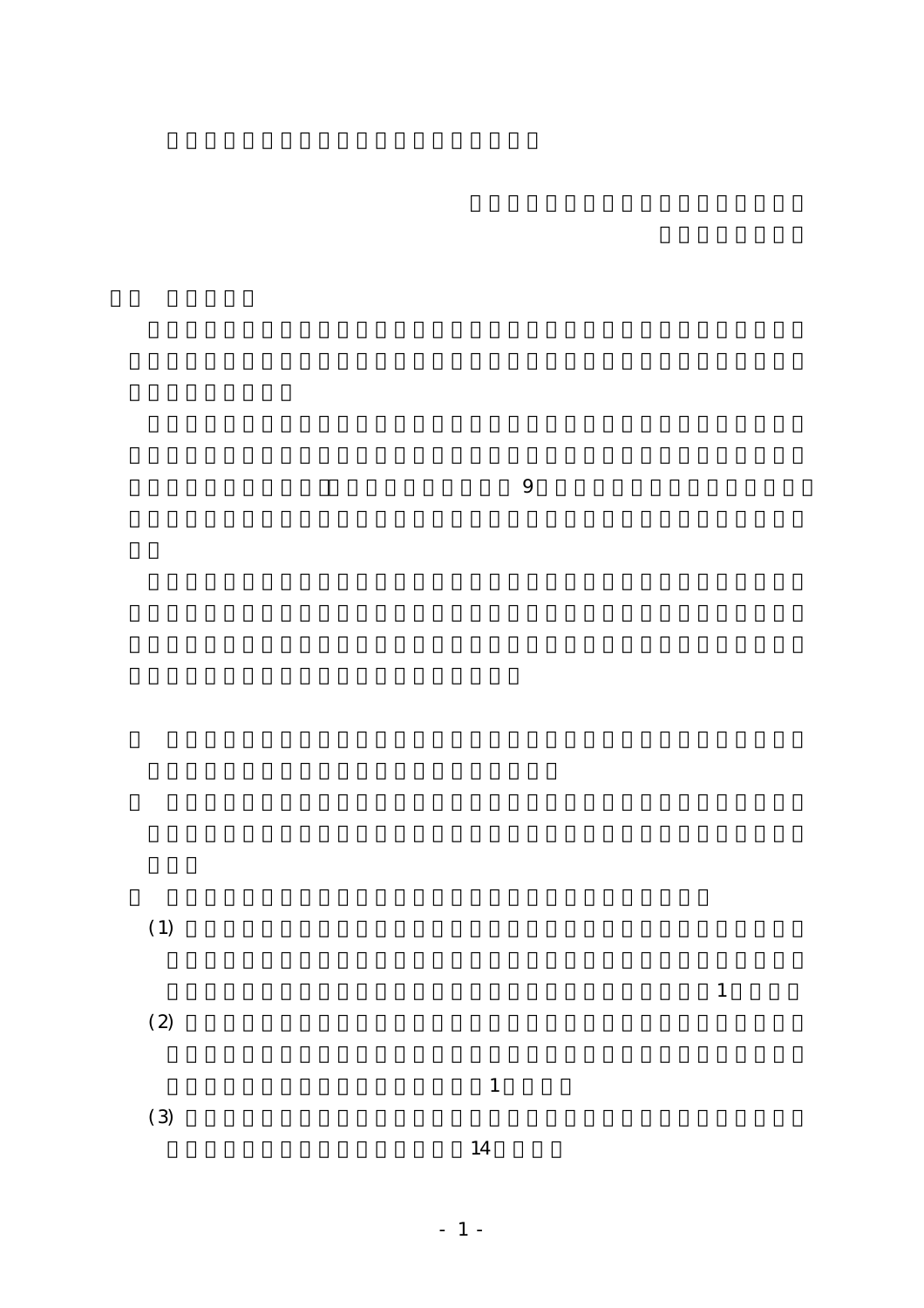1948 年の世界人権宣言 28 条は,「すべての者は,この宣言に規定する権利

4 17  $2009$ 

 $2 \t24$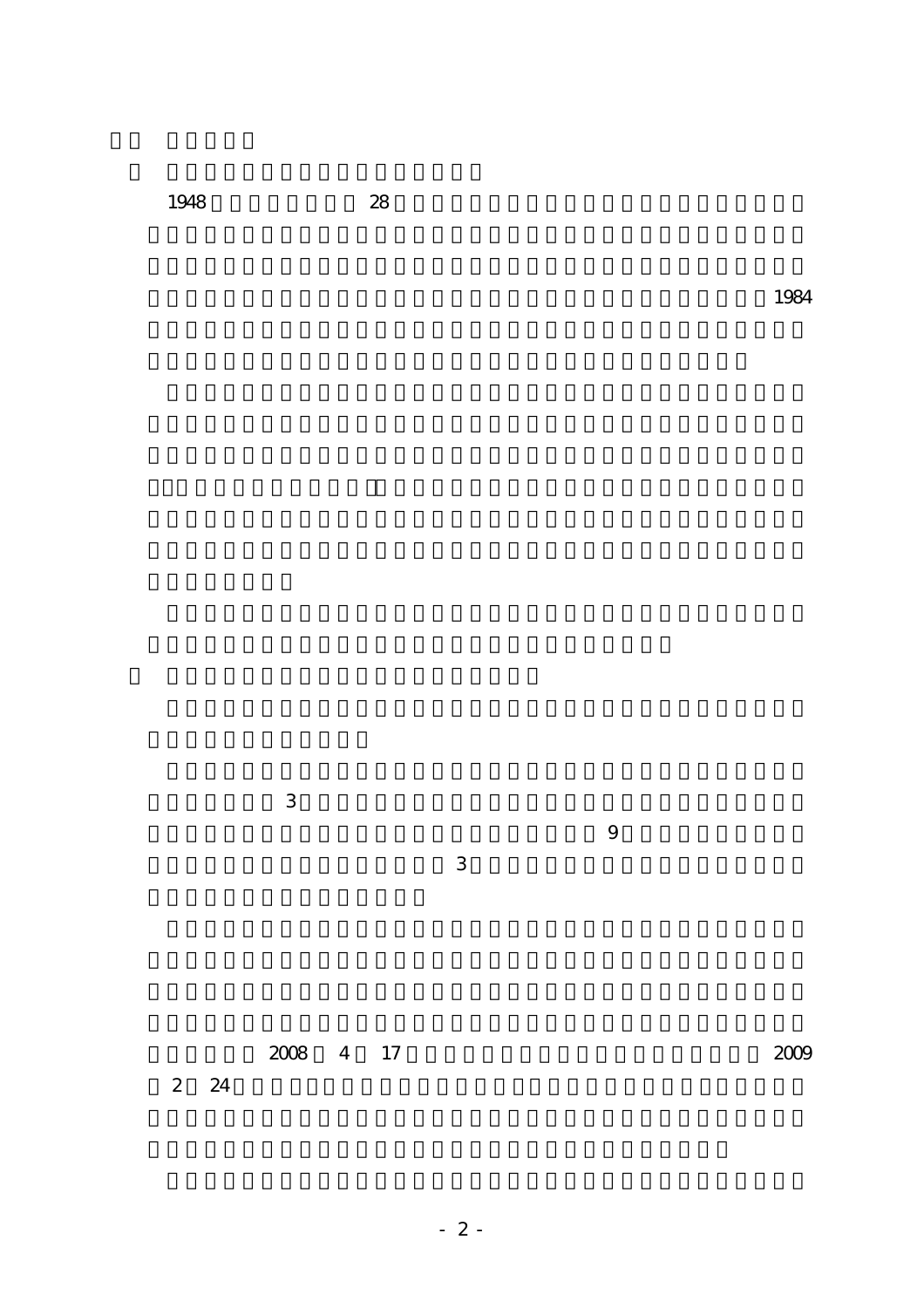$9$ 

 $9$ 

 $1945$ 

 $(1)$ 

 $\frac{1}{3}$ 

 $(2)$  $\overline{7}$ 

 $1$ 

 $\Gamma$ 

- 3 -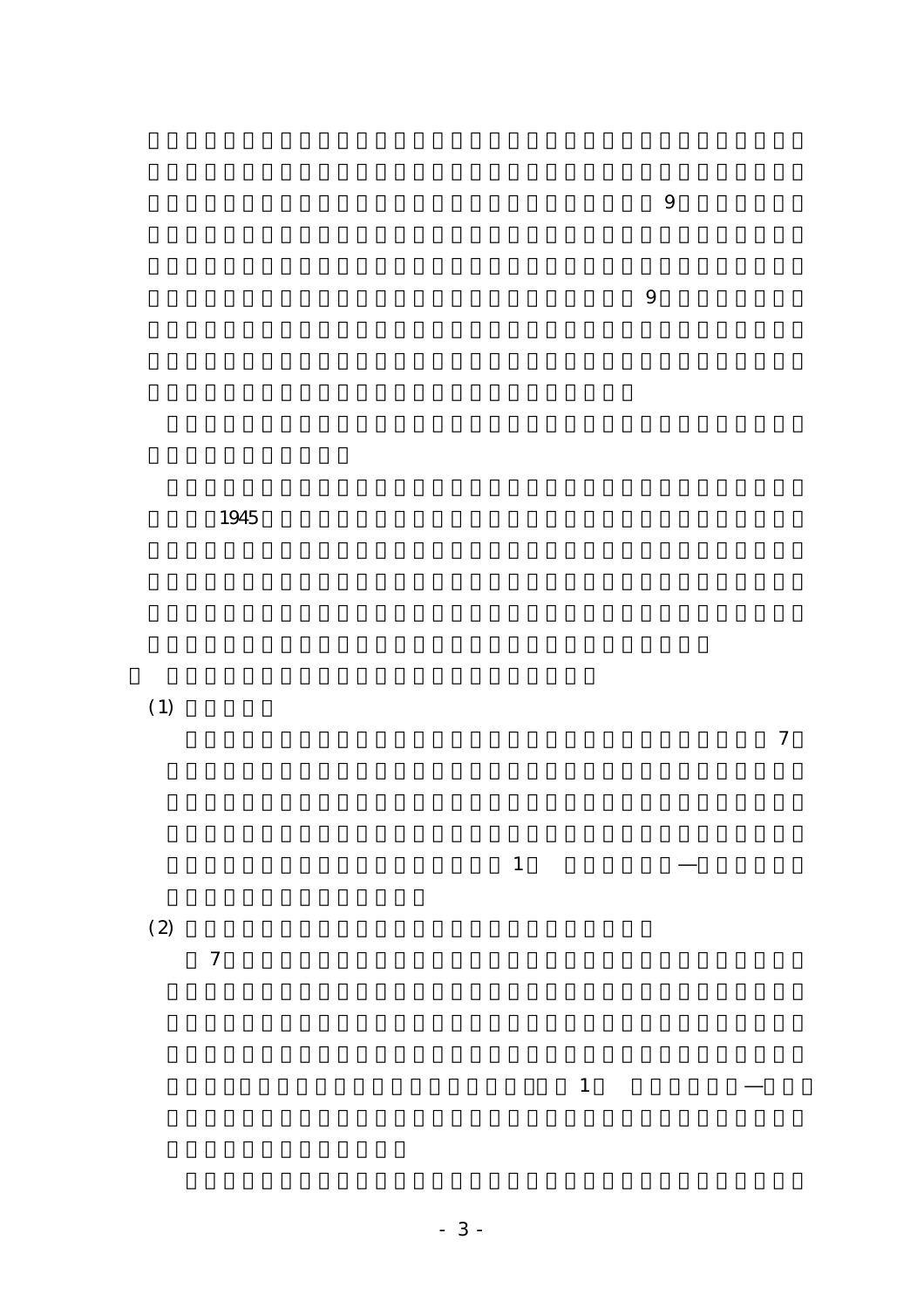derogation

 $4$ 

 $(3)$ 

 $2 \quad 3 \quad (b)$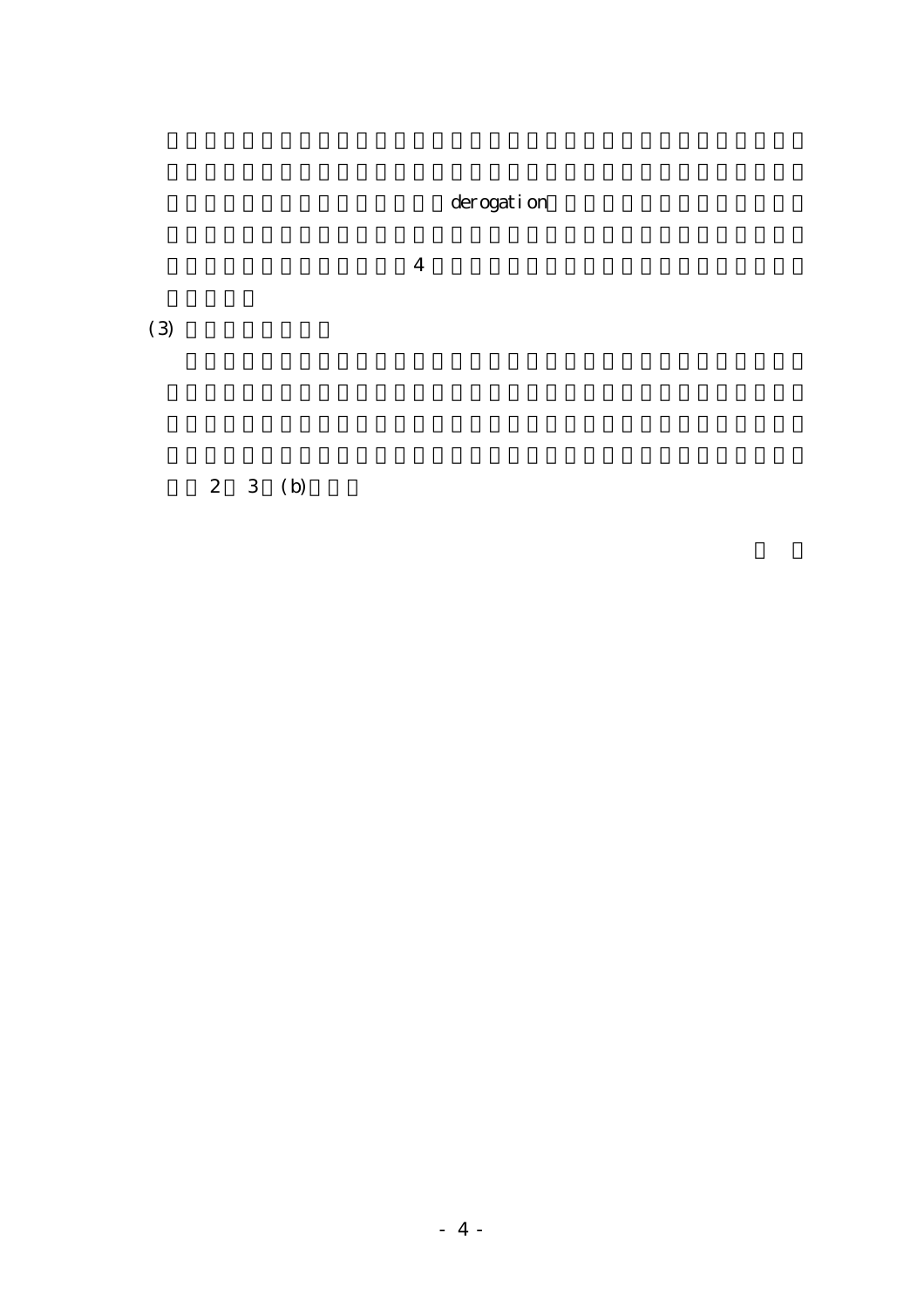**JFBA/ 77 /2011 November 15, 2011 Japan Federation of Bar Associations** 

**Opinion concerning the Declaration on the Right of Peoples to Peace** 

> **Japan Federation of Bar Associations (JFBA)**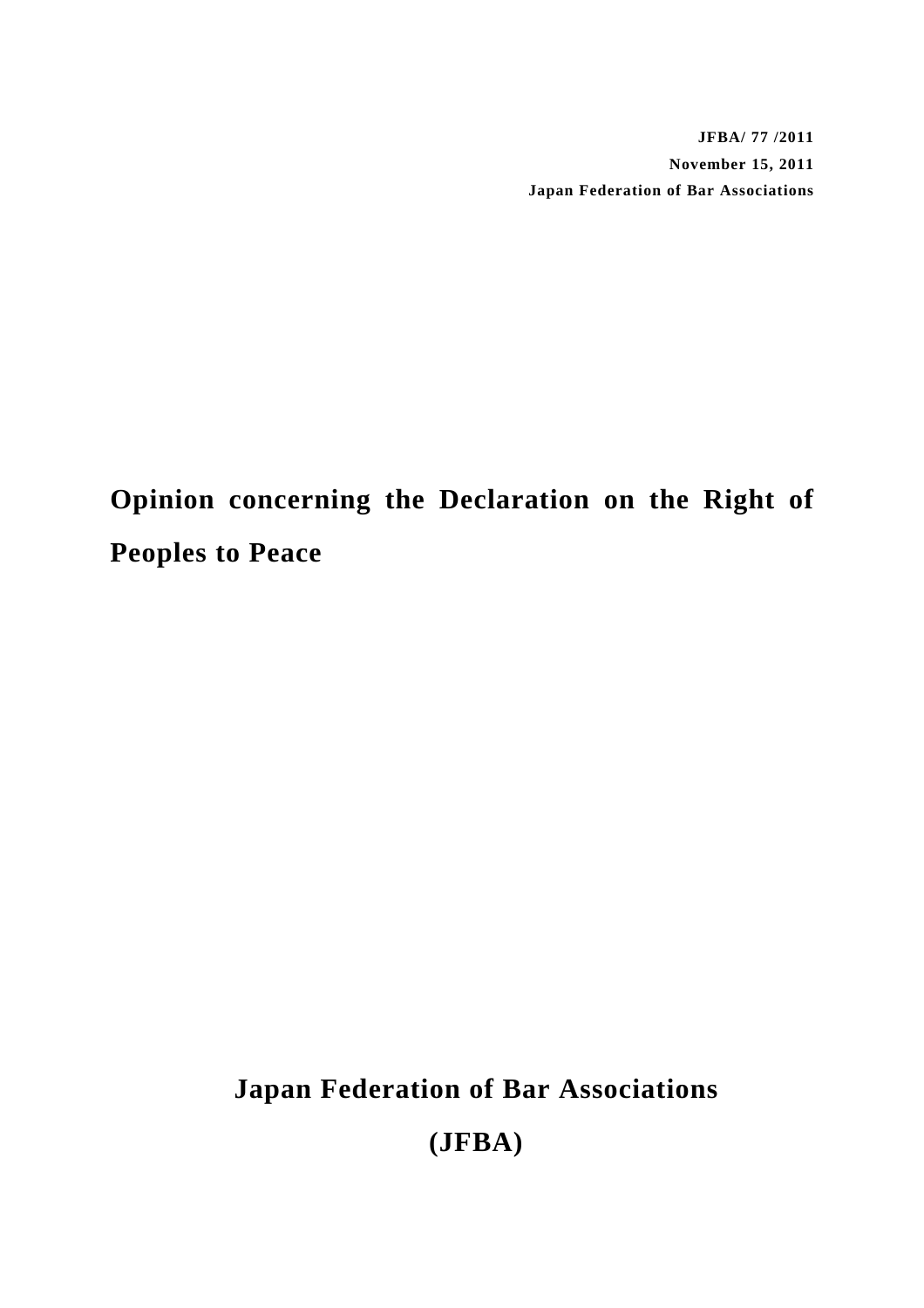# **JAPAN FEDERATION OF BAR ASSOCIATIONS**

1-3, KASUMIGASEKI 1-CHOME, CHIYODA-KU, TOKYO 100-0013 JAPAN

TEL: +81 3 3580 9741 FAX: +81 3 3580 9840

Email: international@nichibenren.or.jp URL: www.nichibenren.or.jp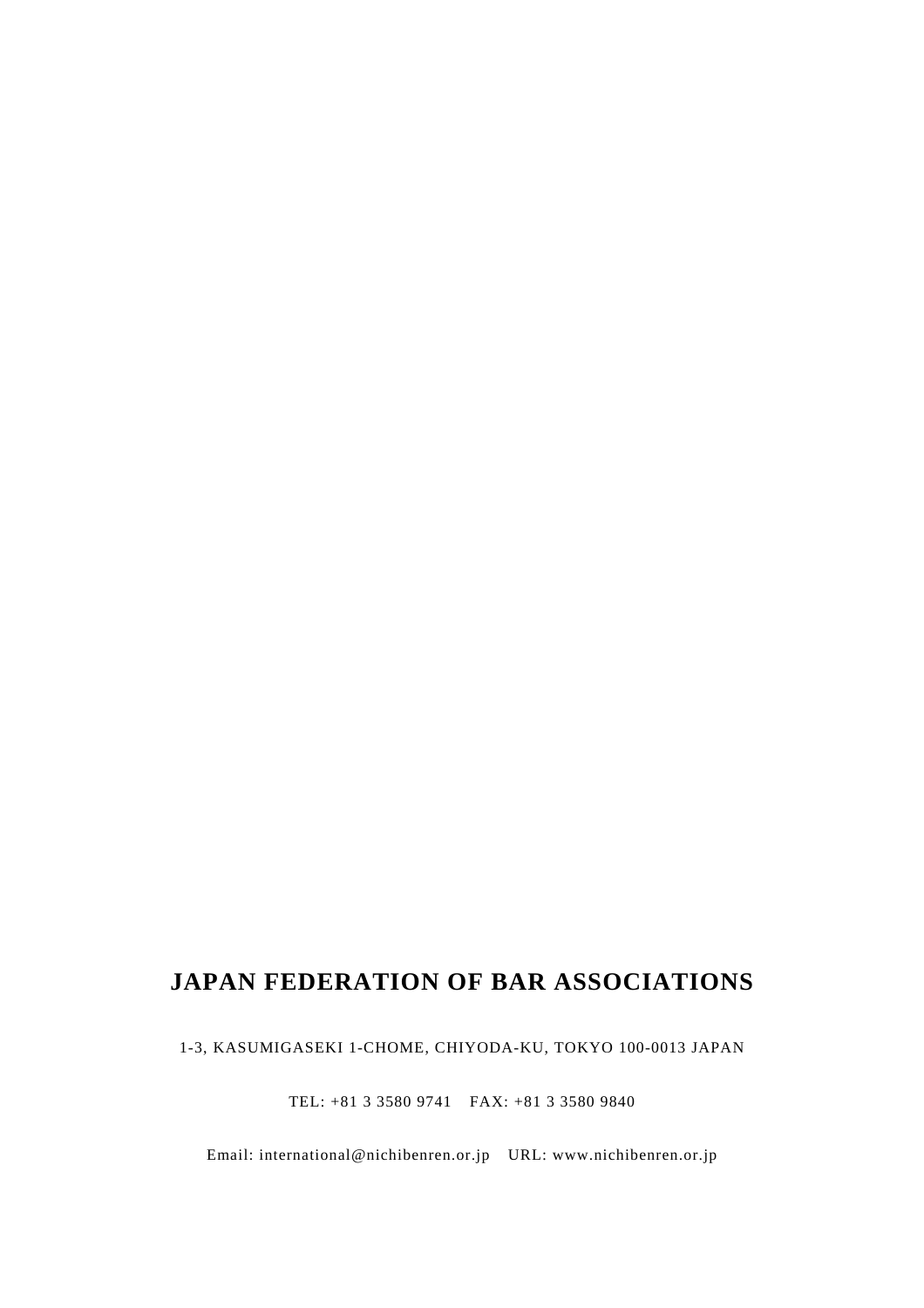#### <Opinion>

Japan brought calamity to many people in many different countries especially in Asia by waging wars including World War II and caused her own people to be sacrificed in acts of war, including two nuclear weapon attacks.

After deep reflection on these events, the Japanese people adopted the Constitution of Japan which in the Preface incorporates the right to live in peace declaring, "We recognize that all peoples of the world have the right to live in peace, free from fear and want." In Article 9 of the Constitution the Japanese people forever renounce war. In order to realize peace and the right to live in peace, the lawyers of Japan have operated through the various activities including undertaking various litigation in the courts.

In the light of these experiences and shared ideals of Japanese lawyers towards peace, the Japan Federation of Bar Associations, a sole national bar with compulsory membership in Japan, wishes to offer the following opinions concerning the declaration on the right of peoples to peace which the United Nations Human Rights Council Advisory Committee is drawing up.

1. The Declaration on the Right to Peace should be determined by the United Nations Human Rights Council Advisory Committee and adopted by the Human Rights Council and the General Assembly of the United Nations.

2. When affirming a declaration of a right to peace, it is important to consider existing precedents and achievement of state practices from various states especially those focused on the right to live in peace.

3. We consider that a declaration of the right of peoples to peace should include the following.

(1) The right of peoples and individuals to peace should admit no ground for discrimination in relation, for example, to race, color, gender, language, religion, political or other opinions, or discrimination based on nationality, ethnicity or social origins, whether a person is rich or poor, their country of birth or other status-related aspect (Article 1 related).

(2) The right of peoples and individuals to peace is must be consistent with internationally recognized human rights, and should not be interpreted so as to restrict these rights under conditions in which peace does not exist such as in a state of emergency, for example (Article 1 related).

(3) In order to realize the right to peace, each state must develop the possibilities of judicial remedy (Article 14 related).

#### <Reasons>

1. Regarding the adoption of the declaration on the right to peace

Article 28 of the 1948 Universal Declaration of Human Rights states that "everyone is entitled to a social and international order in which the rights and freedoms set forth in this Declaration can be fully realized," declaring that in order to realize their human rights, individuals have a right to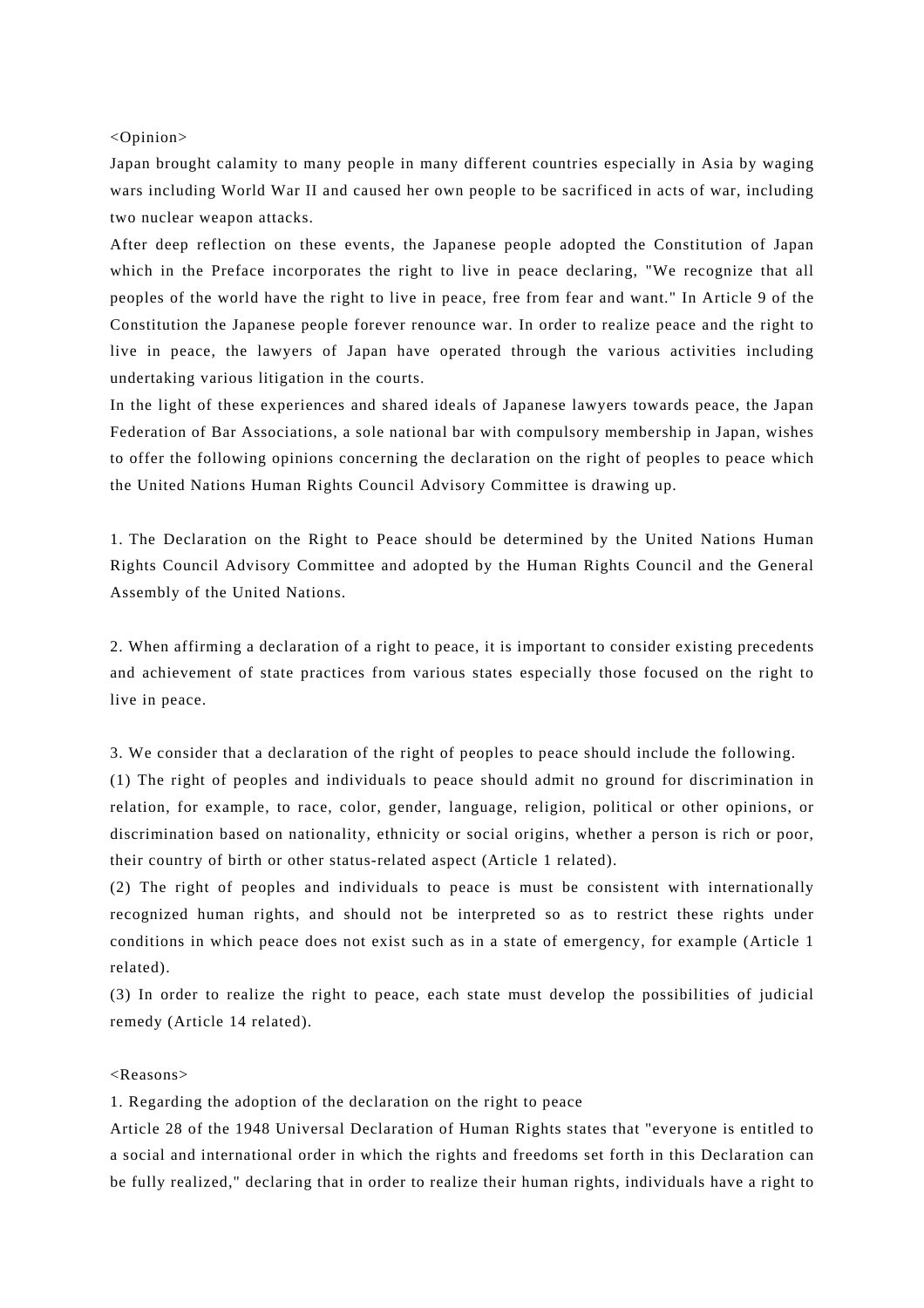the peace that constitutes part of the international order. The right to peace has been affirmed in the United Nations by a number of UN resolutions such as the United Nations Declaration on the Right of Peoples to Peace of 1984 and then in more recent times, by a series of resolutions adopted by the Human Rights Council.

Some states believe that peace issues should be handled only by the UN Security Council. The problem here is that it is individuals who are most affected when peace is destroyed, yet the UN Security Council is a mechanism that operates to maintain and realize peace between nations and therefore does not provide a venue for directly reflecting the positions of individuals and the benefits that accrue to them. Moreover, protecting the right to peace as a right belonging to individuals has great significance that the will of individuals who want peace enables the realization of peace through democratic processes.

Thus the declaration should be determined by the United Nations Human Rights Council Advisory Committee and adopted by the Human Rights Council and the General Assembly of the United Nations.

2. Considering precedents and achievement of state practices

 $\overline{a}$ 

Legal principles and incidences of implementation of laws that provide precedents for a right to peace exist in various states around the world.

The Constitution of Japan, for example, declares three basic principles: the principle that sovereign power resides with the people; the principle of peace and international cooperation; and the principle of respect for fundamental human rights. The "right to live in peace" of all peoples of the world is affirmed in that Preface, and steps towards the realization of that right are provided through objective systems, such as the renunciation of war enshrined in Article 9 and the protection of individual, fundamental human rights enshrined in Chapter 3.

In Japan, a legal precedent determined under the Constitution exists stating that "the right to live in peace is a basic right at the foundation of all fundamental human rights enabling all such rights to be enjoyed because the fundamental human rights protected by the Constitution today cannot exist except on a foundation of peace" (Judgment of the Nagoya High Court, April 17, 2008<sup>\*</sup>, with the same reasoning also applied in a Judgment of the Okayama District Court on February 24, 2009). In making the following statement, this Judgment of the Nagoya High Court confirms that the right to live in peace is a comprehensive right that includes civil liberties and social rights and affirms that this includes as legal canon, the fact that the right to live in peace consists of legally enforceable rights.

"This right to live in peace can be seen as a comprehensive right existing in relation to its different aspects by manifesting in its forms as civil liberties, social rights and suffrage, and there are cases in which these can be affirmed as specific, substantive rights in the sense that it is possible to seek the operation of legally enforced measures from the courts requiring their

<sup>\*</sup> A judgment in an appeal to the district court judgment on claims of injunction to the dispatch of the Self Defense Force to Iraqi.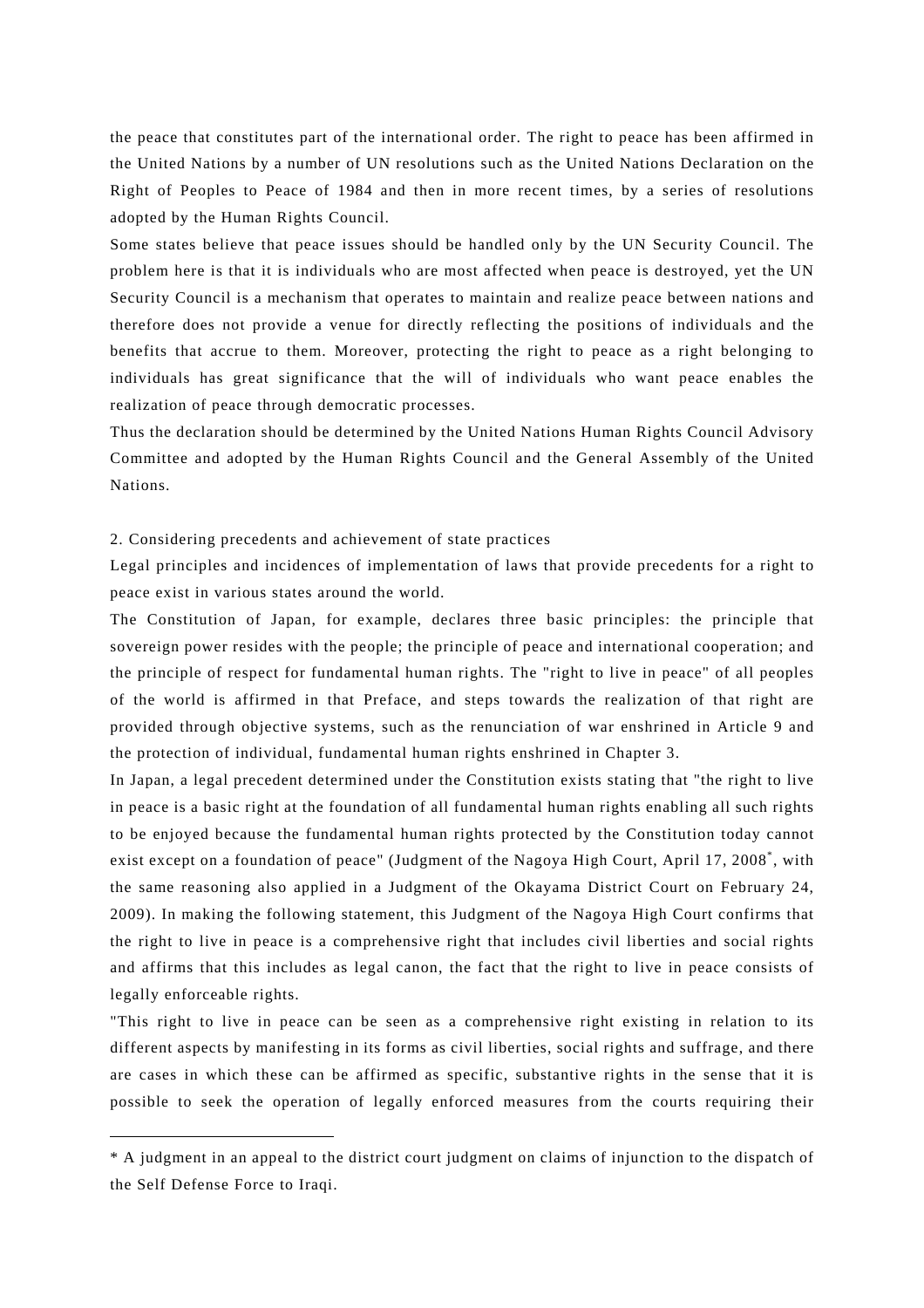protection or remedies if breached. For example, in the case of an infringement of Article 9 of the Constitution by the state, in other words, in a case in which the life or freedom of an individual is violated or there is risk of such violation through, for example, the prosecution of a war or exercise of military power, or acts in preparation for war, or in a case in which there is damage or fear inflicted due to an actual war, or again in a case of compulsion to participate in or cooperate with the prosecution of a war in breach of Article 9, the right to live in peace would manifest itself in its form of civil liberties, making it possible to seek a remedy from the court by the method, for example, of seeking an injunction against such acts in breach of the Constitution or claiming compensation for loss."

The content of this Judgment is in perfect agreement with the understanding of the right to live in peace expressed repeatedly by the Japan Federation of Bar Associations, an organization representing the legal profession in Japan.

The right to peace being considered by the Human Rights Council and the right to live in peace prescribed in the Constitution of Japan should be seen in the light of a current in international law that has sought to prohibit war leading to the 1945 Charter of the United Nations. Both of these rights exist in a very close relationship with the protection of fundamental human rights, a common feature being, for example, that they exist against a background of significant fear of nuclear war. Accordingly, in framing the right to peace the Japanese legal principle of the right to live in peace should be referred to as a precedent of state practices in various states.

# 3. Issues which should be included in the declaration

### (1) Principle of Nondiscrimination

The principle of nondiscrimination is a principal providing the basis for protection of a variety of human rights but is not included in the Draft of the Seventh Session. Although that Draft provides protections for a number of specified groups, such as women, victims, vulnerable groups, refugees and migrants etc., we cannot believe that it was the intention to allow discrimination without any reason. Accordingly, the principle of equality that provides the general principle of human rights protection should appear as an item defined in "Article 1 Human Rights to Peace – Principles."

(2) Consistency with International Human Rights Laws and Non-applicability of Restrictions On The Ground That Peace Is Not Present

The Seventh Session Draft does not take the form of inclusively enumerating the rights included in the various kinds of international human rights treaties, and that is preferable in order to make the Draft concise. On the other hand, the fact that a number of freedoms are listed, such as freedom of thought, conscience, expression and religion, could invite the misunderstanding that other rights are therefore excluded. In order to negate the possibility of such misunderstanding arising, it is necessary to make it clear that Article 1 Human Rights to Peace – Principles is premised on the protection of all rights protected by international human rights laws.

Further, the right to peace is something that should fulfill its role, more often than not, under unusual conditions such as war or civil disturbance etc., and thus needs to provide a system of